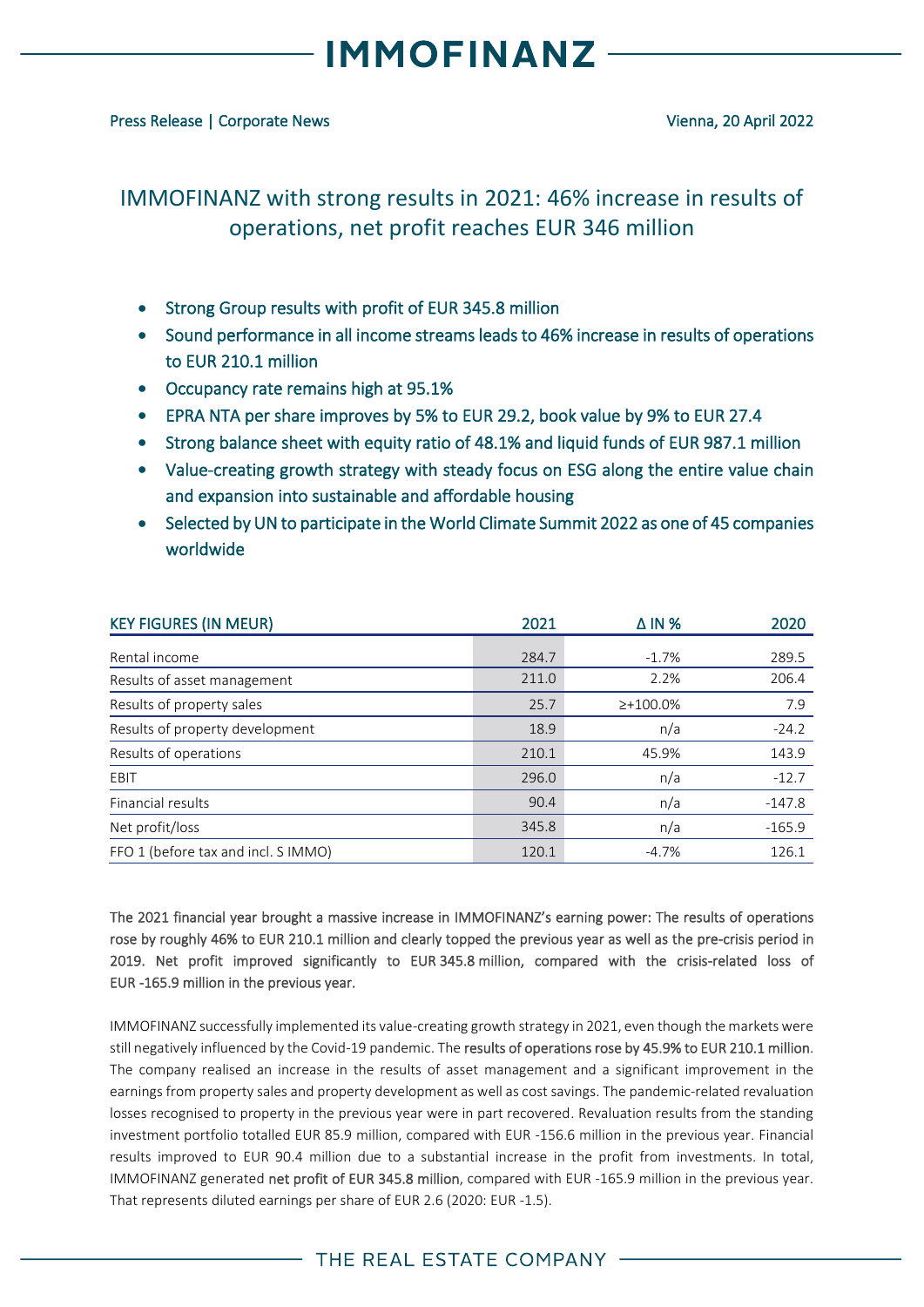## **MMOFINANZ**

"*2021 was an eventful and, at the same time, a very successful financial year. Our portfolio is optimally positioned: With our mix of low-cost retail solutions for consumers and high-quality, innovative and flexible office products, we meet the demands of our tenants as well as their customers and employees*. *We intend to extend our strong market position in 2022 and grow with our STOP SHOP and myhive brands – and drive the portfolio expansion towards sustainable and affordable housing with our new brand On Top Living",* explained Dietmar Reindl, member of the Executive Board of IMMOFINANZ*. "The improvement of our sustainability performance is also a key priority. With our ESG strategy, we have set ambitious goals along the entire value chain to make IMMOFINANZ emission-free by 2040. This illustrates and underscores our responsibility for people and the environment, and we want to actively support the fight against climate change in our industry. In this connection, we are especially pleased that IMMOFINANZ was chosen as one of 45 companies worldwide to participate in the United Nation's World Climate Summit at Sharm El-Sheikh in November 2022 where we can share our innovations and sustainable activities and inspire other companies throughout the world."*

Stefan Schönauer, member of the Executive Board of IMMOFINANZ: "*A strong balance sheet, solid financing structure and stable investment grade rating are the foundation for our value-creating, sustainable growth. Our equity ratio improved to roughly 48% during the course of the year and gearing – based on the net loan-to-value – is conservative at 36.7%. Over and above that, we have nearly one billion euros of liquid funds. In other words, we have a sound foundation for further growth and the flexibility for possible debt repayment. Almost 90% of our financial liabilities are hedged against rising interest rates – an important point in today's very volatile environment."* 

FFO 1 before tax, which does not include any valuation effects, was slightly lower than the previous year at EUR 120.1 million in 2021 (2020: EUR 126.1 million). This decline reflects the increased financing costs which resulted from a higher volume of financing as well as a lower dividend payment from the investment in S IMMO. FFO 1 per share equalled EUR 0.97 compared with EUR 1.13 in the previous year, based on a higher number of shares.

### Steady high occupancy rate

At 95.1% (31 December 2020: 96.0%), the occupancy rate remained at a high level. The retail properties were practically fully rented at 98.4%. Take-up amounted to roughly 427,500 sqm, or 22% of the total rentable space, despite a still challenging market environment. The take-up in 2021 includes 83,200 sqm of new rentals and 344,300 sqm of contract extensions. The gross return on the standing investment portfolio equalled 5.9% based on IFRS rental income and 6.3% based on invoiced rents.

### More than EUR 1 billion of available liquid funds

IMMOFINANZ has a robust balance sheet structure with a strengthened equity ratio of 48.1% (31 December 2020: 45.1%) and cash and cash equivalents of EUR 987.1 million. Furthermore, a revolving credit line of EUR 100.0 million is also available. The net loan-to-value ratio equalled a conservative 36.7% at year-end 2021 (31 December 2020: 37.8%). The average remaining term of the financial liabilities was 3.8 years, and the average financing costs (including derivatives) declined to 1.9% (31 December 2020: 2.0%). The hedging quota for interest rate risk was high at 88.8%, and the unencumbered asset pool (investment property and S IMMO shares at the EPRA NAV as of 30 September 2021) totalled EUR 2.0 billion or 35.5%.

### EPRA indicators and book value per share improved

The EPRA NTA per share rose by 4.9% to EUR 29.2 in 2021 (31 December 2020: EUR 27.8). This increase is primarily attributable to the positive development of earnings. The book value per share increased by 8.9% to EUR 27.4 (31 December 2020: EUR 25.2).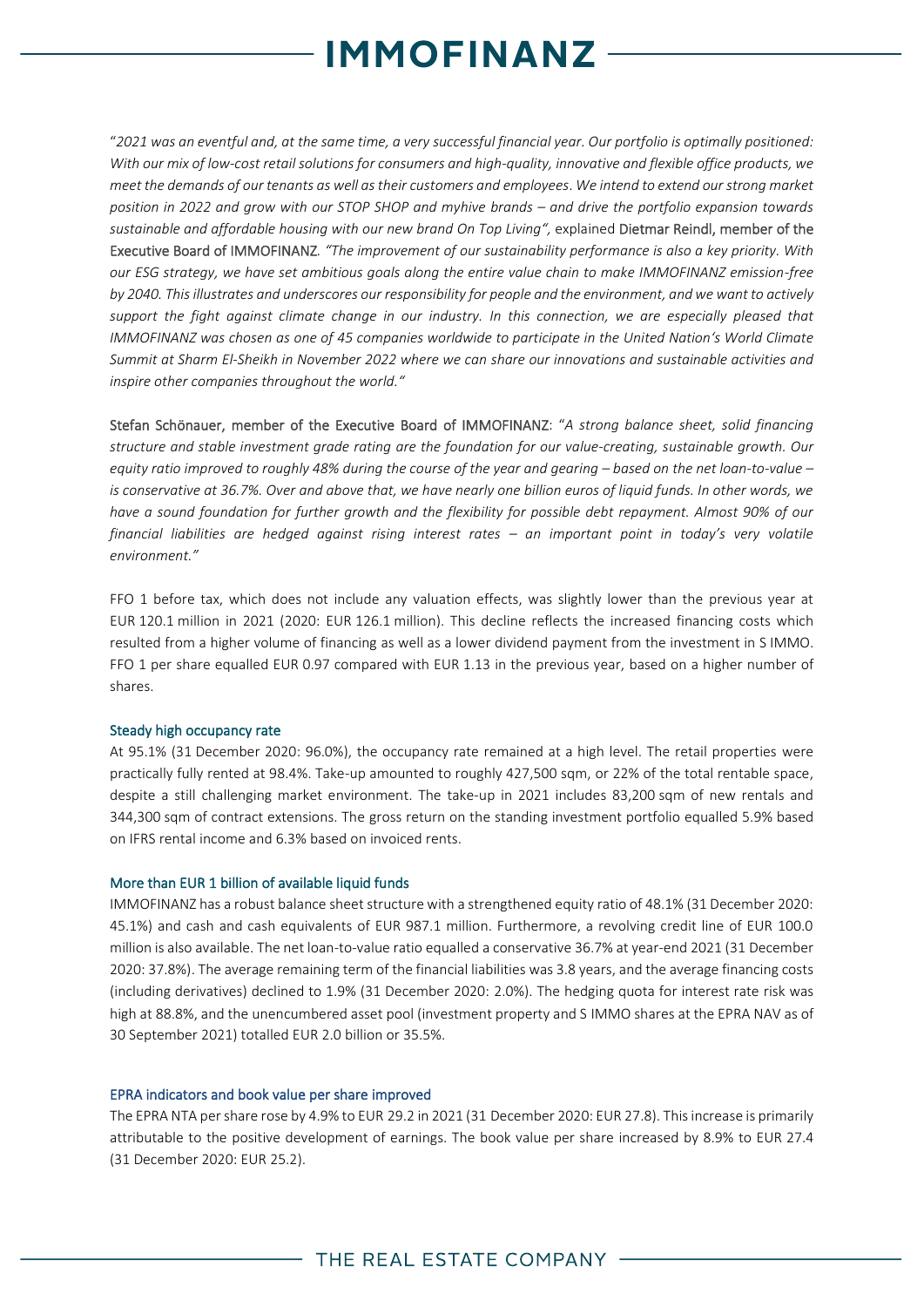# **MMOFINANZ**

#### Outlook and dividend

The war against Ukraine which was started by Russia at the end of February 2022 represents an increased uncertainty factor for the entire global economy whose impact cannot be conclusively evaluated at the present time. IMMOFINANZ believes its flexible and crisis-resilient real estate products create a sound position – also for an environment with greater uncertainty. From the current point of view and under the assumption of moderate Covid-19 influences, no further escalation of the war in Ukraine and no significant effects on the company's liquidity situation from the change-of-control clauses triggered by the majority takeover by the CPI Property Group, IMMOFINANZ confirms its guidance for the 2022 financial year. Plans call for the expansion of the portfolio towards the EUR 6 billion-mark in 2022, whereby the focus will be placed on sustainable properties in the myhive and STOP SHOP brands. FFO 1 before tax is expected to exceed EUR 135 million. The financial policy will remain unchanged: Gearing, based on the net LTV, is planned to remain below 45% over the medium term and the investment grade rating will be retained.

"*IMMOFINANZ pursues an attractive dividend policy, and we want our shareholders to also participate in the company's success during the extremely productive 2021 financial year. Since the current outlook is still heavily influenced by numerous external factors and assumptions, we will wait with a detailed recommendation for the dividend for the year 2021 – but announce this on a timely basis before the annual general meeting*", explained Executive Board member Stefan Schönauer. The annual general meeting for the 2021 financial year will be held on 12 July 2022. The dividend guidance for the 2022 financial year remains unchanged at roughly 70% of the FFO 1 generated in 2022.

#### Results 2021 in detail

The results of asset management rose by 2.2% to EUR 211.0 million (2020: EUR 206.4 million). This improvement was supported primarily by a reduction in real estate expenses, which fell by 14.5% to EUR -61.4 million (2020: EUR -71.9 million). These costs are still higher than the pre-crisis level due to the pandemic, but the included write-offs of rents receivable, which reflected support by IMMOFINANZ for its tenants during the lockdown periods, were substantially reduced to EUR -11.9 million (2020: EUR -29.2 million). Rental income totalled EUR 284.7 million (2020: EUR 289.5 million) and nearly matched the previous year, whereby the slight difference is chiefly attributable to property sales in the office business.

The results of property sales more than tripled to EUR 25.7 million (2020: EUR 7.9 million), whereby the largest positive effect was the sale of the Cluster Produktionstechnik office building in Aachen for EUR 124.0 million. Overall, properties with a volume of EUR 328.4 million were sold during 2021 in line with the corporate strategy. In addition to the building in Aachen, this mainly involved older non-core office properties in Warsaw and Budapest. A substantial improvement was also recorded in the results of property development, which turned positive to EUR 18.9 million (2020: EUR -24.2 million). This increase was based, above all, on positive valuation effects from the office development project in Düsseldorf.

Other operating expenses declined by 2.6% to EUR -47.7 million (2020: EUR -48.9 million). The results of operations therefore rose by a strong 45.9% to EUR 210.1 million (2020: EUR 143.9 million). Results from the revaluation of standing investments totalled EUR 85.9 million, following crisis-related write-downs of EUR -156.6 million in the previous year due to the COVID-19 pandemic. Of the total revaluations, EUR 65.7 million are related primarily to office properties in Düsseldorf, Vienna and Warsaw. The revaluations to standing investments in the retail business amounted to EUR 21.0 million and were supported by positive effects from individual VIVO! shopping centers in Romania and the Czech Republic following an improvement in the operating environment. These factors were responsible for a significant improvement in operating profit (EBIT), which rose to EUR 296.0 million (2020: EUR -12.7 million).